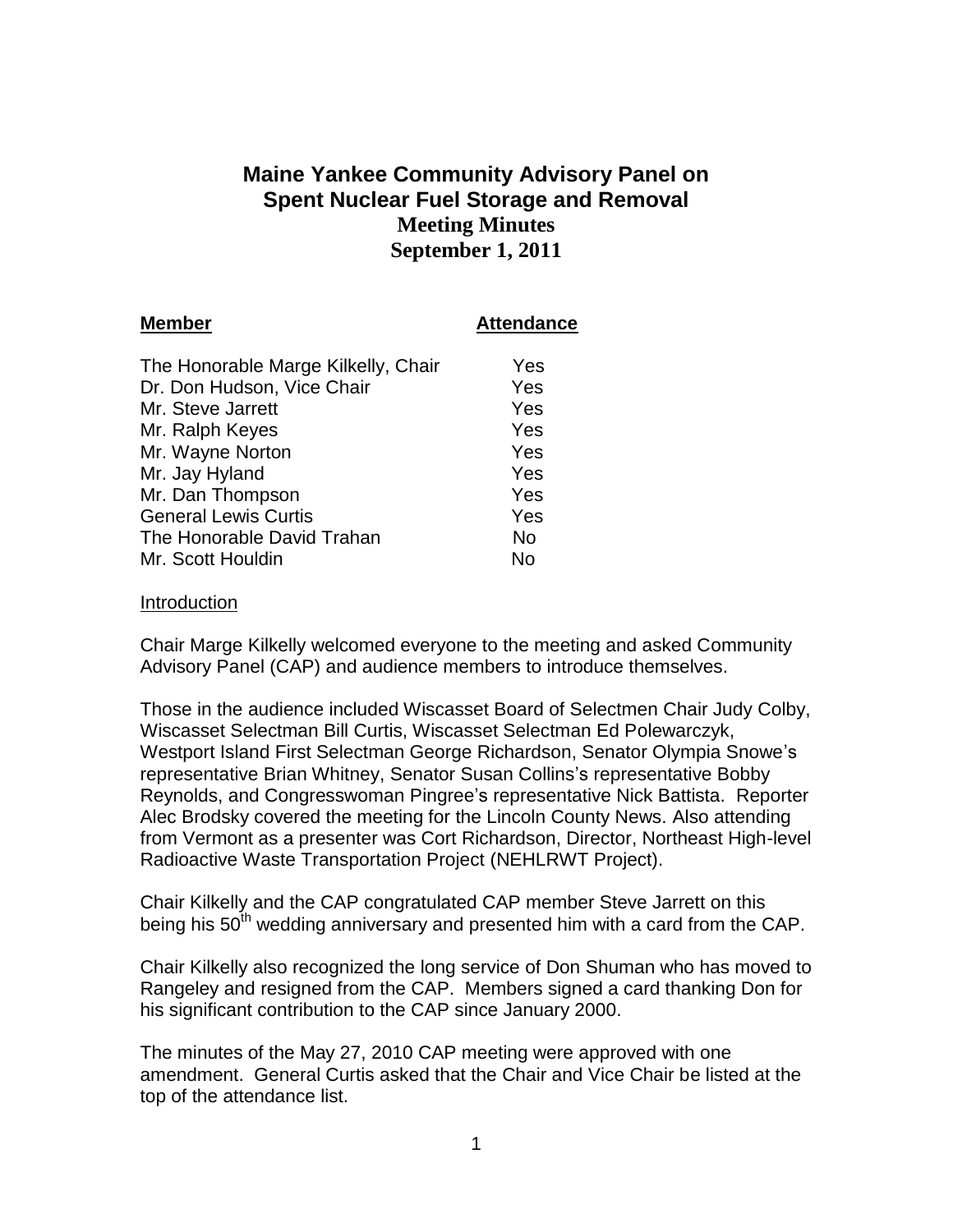The CAP then discussed its continuation which under the Charter expires as of the 2011 meeting unless the CAP chooses to extend itself. General Curtis made a motion to continue the CAP for another two years. Mr. Jarrett seconded the motion. The CAP unanimously approved continuing its work until the 2013 meeting at which time the CAP will again review its continuation.

Vice Chair Dr. Don Hudson said the CAP needs to stay together to remind people in and out of state that we have unfinished business. Without the CAP it's too easy for people to forget that there is spent nuclear fuel stored in Wiscasset.

General Curtis then made a motion to reelect Chair Marge Kilkelly and Vice Chair Dr. Don Hudson to continue in their respective roles for the CAP. Mr. Jarrett seconded the motion and it was approved unanimously.

Chair Kilkelly suggested it is time to review the CAP Charter for any changes that should be made to update the document. The CAP agreed and Chair Kilkelly will work with Maine Yankee Public and Government Affairs Director Eric Howes and other interested CAP members to review the Charter and bring recommendations for change to the next annual CAP meeting.

#### **Maine Yankee Independent Spent Fuel Storage Installation Update**

Maine Yankee Vice-President and Independent Spent Fuel Storage Installation (ISFSI) Manager Jim Connell provided the CAP with an update on the ISFSI and other issues related to the Maine Yankee site since the last CAP meeting. Mr. Connell spoke from slides contained in the CAP meeting package.

Mr. Connell began by noting the recent East Coast earthquake and Tropical Storm Irene. The earthquake was not felt at the ISFSI and the effects of Irene were minimal with the loss of off-site power for 12 hours and minor erosion around a culvert. On-site power was maintained with the diesel generator. For both events a site walk down was performed to assess any damage.

Mr. Connell said the October 27, 2010 emergency planning exercise was a success overall with a few open items identified that have been addressed.

Mr. Connell reminded the CAP that as a U.S Nuclear Regulatory Commission (NRC) Part 50 Licensee the Maine Yankee ISFSI is subject to the revised security rules for operating nuclear power plants that became effective in March 2010. However, the NRC provided Maine Yankee and other similarly licensed ISFSIs the opportunity to apply for exemptions from those requirements licensees believe should not apply to their stand-alone ISFSIs. The three Yankee Companies submitted their exemption requests prior to the December 2010 deadline and expect to receive a response from the NRC in September or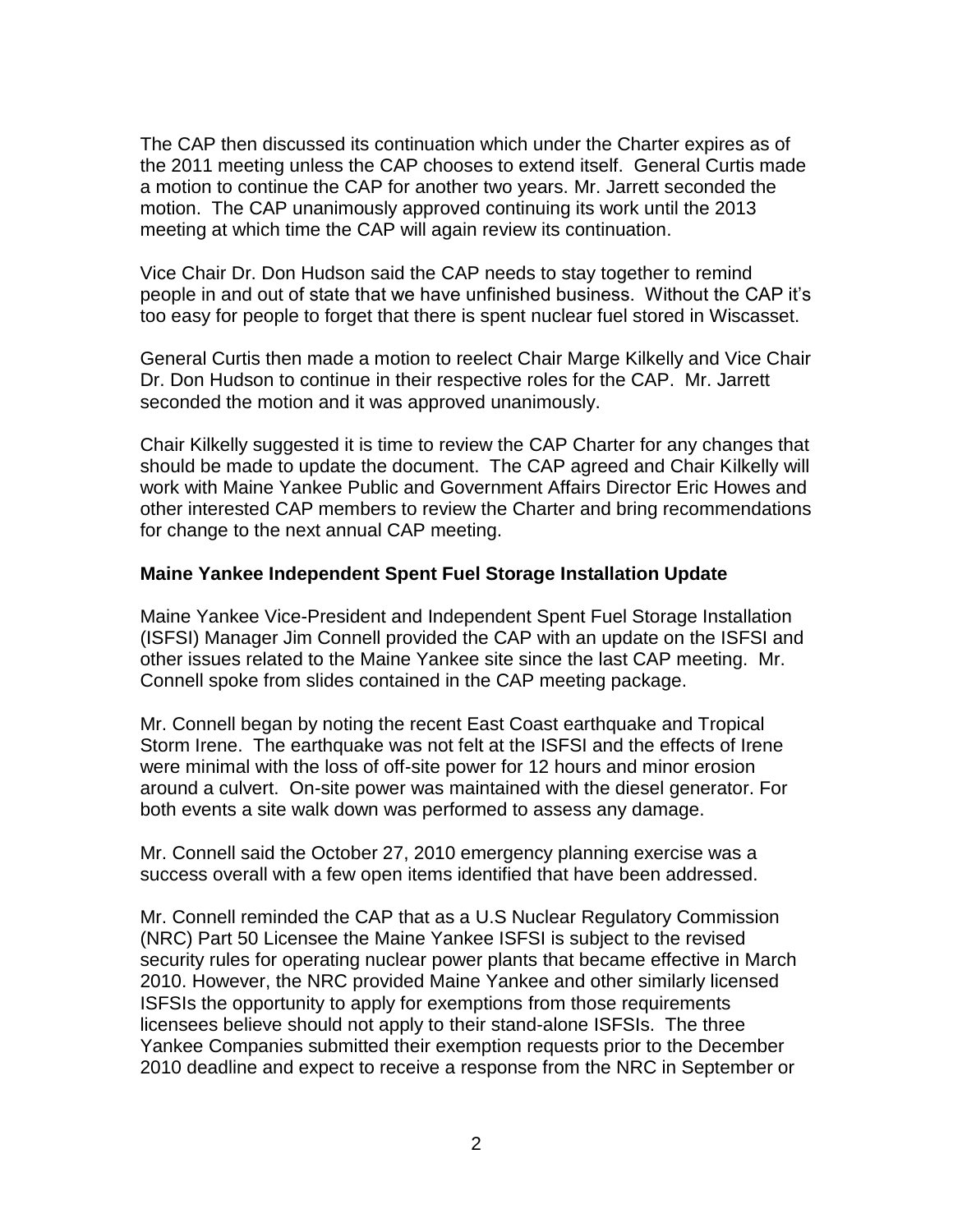October. Mr. Connell stressed that the Yankee Companies are seeking to maintain their current security posture, not in any way reduce it.

Mr. Connell also noted an August 2010 NRC letter to Part 50 ISFSIs indicating that while the new operating plant security rules apply to ISFSIs like Maine Yankee there are no safety or security gaps at stand alone Part 50 ISFSIs.

General Curtis asked if Maine Yankee has been required to make any changes to security as a result of the new security rules for operating plants. Mr. Connell said the Yankee Companies have not. The NRC has reviewed the current security posture at the three Yankee ISFSIs and at its discretion will not take enforcement action for non-compliance with the new security rules while the exemption requests are pending.

Mr. Connell reminded the CAP that the NRC is working on a major revision to the security rules that will affect all ISFSIs. This effort has been underway since 2009. It could result in significant changes to security at the ISFSI and in emergency planning. The draft rule for the proposed changes is at least a year away. Mr. Connell said that he has been attending NRC meetings on the issue and that Maine Yankee will keep the CAP informed of developments.

Chair Marge Kilkelly noted that most of the Fukushima discussion about damage from the Japanese earthquake and tsunami has been about spent nuclear fuel stored in pools. What affect did the earthquake and tsunami have on the dry cask storage at Fukushima? Mr. Connell said the dry cask units at Fukushima were unaffected.

Mr. Ralph Keyes asked if the Maine Yankee cask system is designed to withstand ground movement in an earthquake even if the casks were to topple over. Mr. Connell affirmed the casks are designed to withstand that event.

Vice Chair Dr. Hudson asked Mr. Connell when the NRC license for the canisters expires. Mr. Connell replied in 2020 and that NRC is now extending canister licenses for 40 years rather than the previous 20 year period. Working with cask vendor NAC International, Maine Yankee expects the application for relicensing the canisters to be submitted to the NRC in 2018. He noted that in addition to the NRC's revised Waste Confidence rule of December 2010 that finds on-site storage safe for at least 120 years, the NRC staff is studying the potential to store spent nuclear fuel on-site for up to 300 years.

Mr. Connell listed the various industry panels Maine Yankee participates on and noted that the issue of how spent fuel canisters are affected by a marine environment such as we have here in Maine will be an issue going forward. The Electric Power Research Institute will be working on this issue next spring on a project involving the Maine Yankee ISFSI. They will be looking at issues such as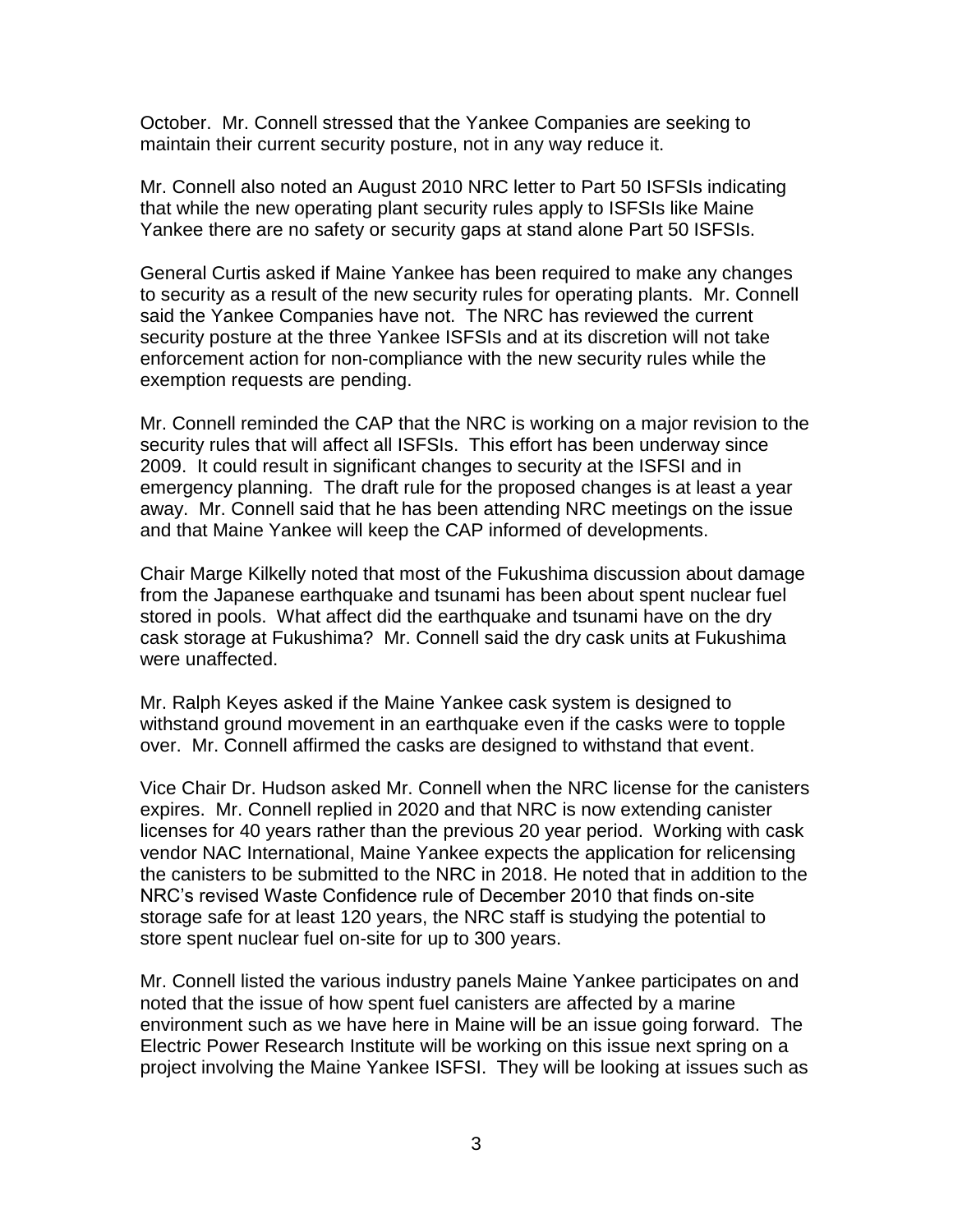the effect of temperature, humidity, and chloride content on spent nuclear fuel canisters.

Mr. Connell updated the CAP that the final report on the 5 year radiological groundwater sampling program has been submitted to the State. Comments on the report were received from the State at the end of June and responses to those comments are being prepared. Mr. Connell said all data indicate the targets have been achieved and the program is complete. He reminded the CAP that chemical groundwater monitoring overseen by the Department of Environmental Protection will be ongoing until 2035 with the next round of sampling in 2013.

Mr. Connell said the quarterly meetings between Maine Yankee and the State of Maine have been constructive and that all indications are the State has enough or more than enough funds with the annual \$220,000 fee to meet its oversight responsibilities.

### **State of Maine Update**

Mr. Jay Hyland, State of Maine Radiation Control Program Manager and CAP member updated the CAP on State oversight activities since the last CAP meeting. Mr. Hyland spoke from a slide titled SNSI (State Nuclear Safety Inspector) CAP Update (since 5/10) contained in the CAP package.

Mr. Hyland noted that the change of Administration has slowed the pace of reports. However, Mr. Hyland said that as the new people become more familiar with the work of his program he expects less of a lag. The SNSI's June report should be issued soon along with the SNSI's annual report.

Mr. Hyland discussed the quarterly field replacements of the environmental thermo luminescent dosimeters (TLD). To assist the understanding of the audience, Chair Kilkelly asked Mr. Hyland to explain the function of a TLD and what the initials stand for. The thermo luminescent dosimeters are designed to measure background radiation in the vicinity of the ISFSI.

Mr. Hyland said the SNSI has completed his radiological walk down of the site with the former East Access Road being the last piece. Nothing of note was found.

Mr. Hyland agreed with Mr. Connell that the radiological groundwater monitoring program is complete and that completing the final report is really a matter of crossing t's and dotting I's.

Mr. Hyland said there is a surplus of \$49,000 in the State's Maine Yankee oversight account from when the State Nuclear Safety Advisor position was eliminated in 2008.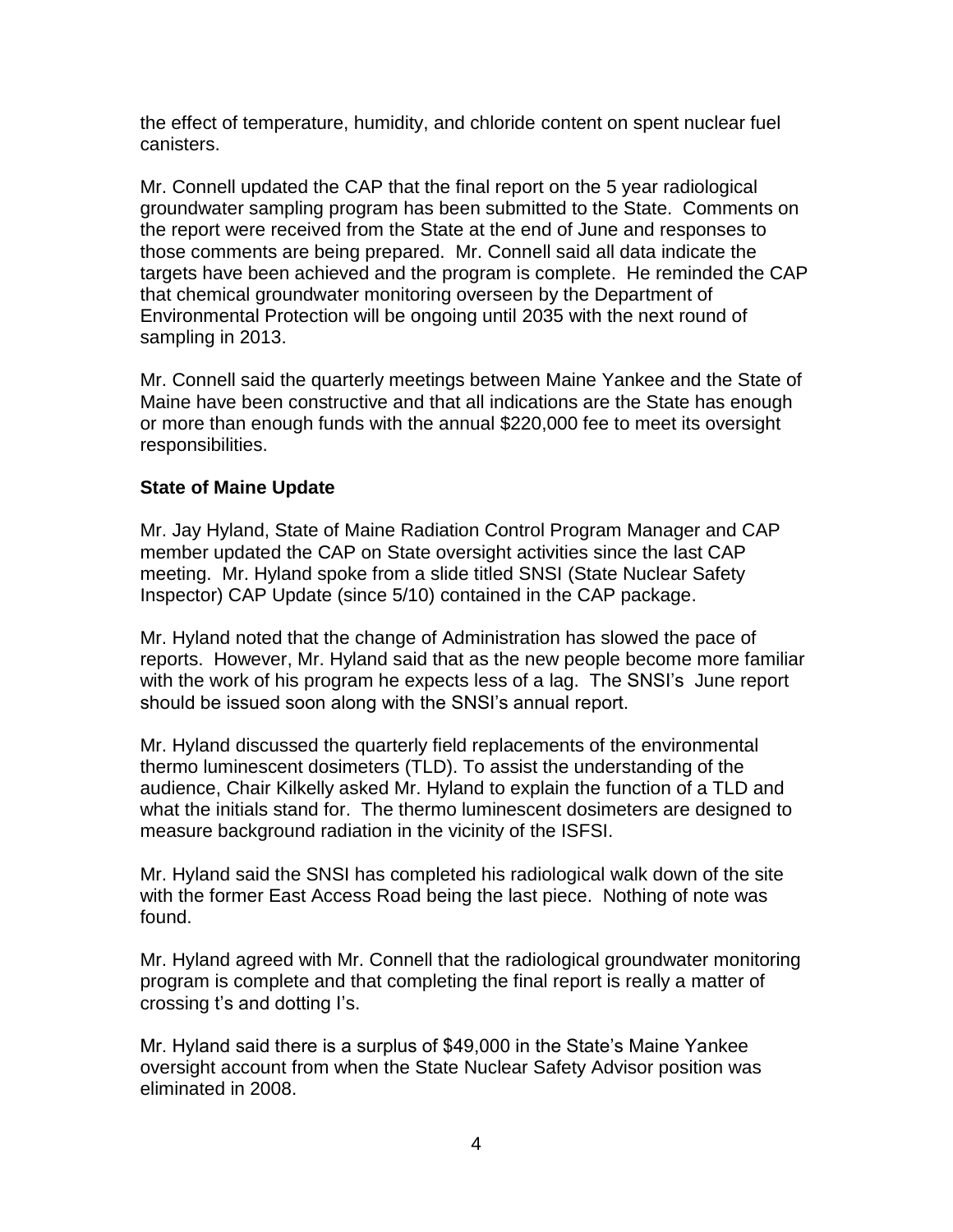Chair Kilkelly asked about the status of the State's confirmatory report on Maine Yankee's decommissioning and the process for completing it. Mr. Hyland said he had hoped to have a draft ready for the CAP meeting. Completion of the 200 page report has been delayed by the change in Administration. There are now three reviewers when there was one before. Mr. Hyland said he hopes the report will be finished by the end of the year.

#### **Spent Nuclear Fuel Removal/Disposal Update**

Mr. Eric Howes, Maine Yankee Public and Government Affairs Director, updated the CAP on the spent nuclear fuel removal/disposal issue since the last CAP meeting. He spoke from slides included with the meeting package.

Mr. Howes noted that it was just over a year ago that the Transportation and Storage Subcommittee of the Blue Ribbon Commission on America's Nuclear Future (BRC) held a meeting in Wiscasset at the CAP's request. Mr. Howes said that from Maine Yankee's perspective the meeting was successful at highlighting the issues affecting single unit shutdown sites like Maine Yankee that continue to exist only because the federal government has failed to remove the spent nuclear fuel and Greater than Class C Waste as required by contract.

Mr. Howes' presentation contained quotes from the July 29, 2011 BRC draft report emphasizing the need to build consolidated interim storage for spent nuclear fuel and that decommissioned reactor fuel should be "first in line" for transfer to consolidated interim storage.

The BRC's final Report will be submitted to the Secretary of Energy by January 29, 2012. It remains to be seen what the Administration and Congress will do with the BRC Report recommendations. The BRC is accepting comments on the draft through October 31.

Mr. Howes updated the CAP on the status of the Yucca Mountain Program saying for now it has effectively ceased to exist but the outcome of the Administration's efforts to end the program is still pending in the U.S. Court of Appeals and the Congress. He said while the Republican House has been critical of the U.S. Department of Energy (DOE) and the NRC for closing out the Yucca Mountain program, so far the result has been more smoke than fire. Also the Senate is controlled by Majority Leader Reid of Nevada who remains adamantly opposed to the Yucca Mountain Program.

Mr. Howes called the CAP's attention to language in the Report accompanying the FY 2012 House Energy and Water Appropriations bill that directs the DOE in its FY 2013 budget request to include a plan for consolidated interim storage and priority for transferring spent nuclear fuel stored at decommissioned reactor sites.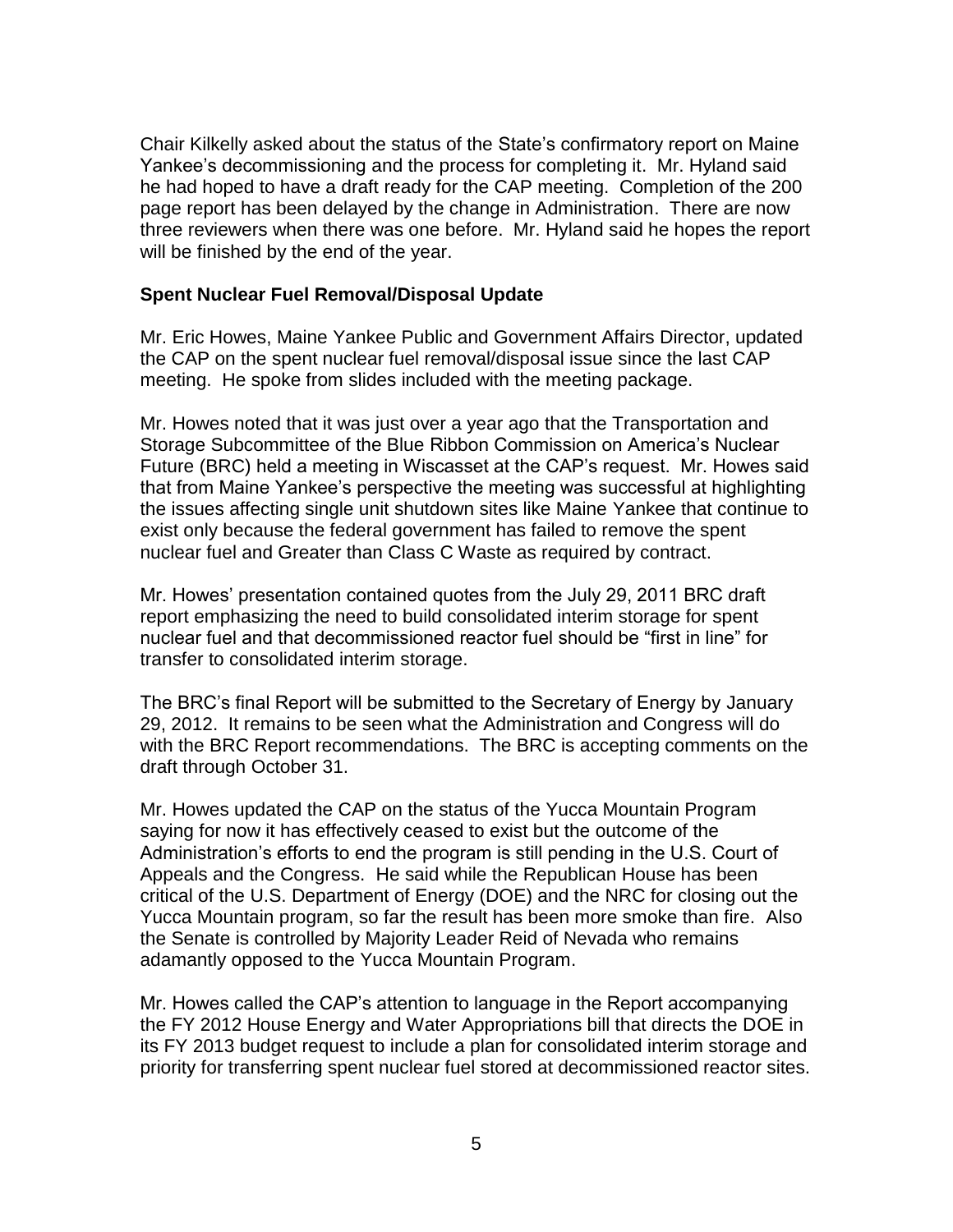This language was sponsored by Congressman Courtney of CT who represents the district where Connecticut Yankee is located.

Another positive development is Senator Murkowski's (R-Alaska) bill cosponsored by Senator Mary Landrieu (D-Louisiana) that would require the development of two consolidated interim storage facilities with priority for spent nuclear fuel from decommissioned sites. This bill is unlikely to move forward this fall as Congress waits for the final BRC report in early 2012, but Mr. Howes noted the bipartisan support is encouraging.

Mr. Howes concluded his presentation with an update on the Yankee Companies' ongoing litigation with the DOE. The trial in the phase II case is scheduled for early October in the U.S. Court of Federal Claims. Both sides have submitted their briefs on the appeal in the Phase I case and are waiting for the oral argument to be scheduled in the U.S. Court of Appeals. Mr. Howes reminded the CAP that Maine Yankee was awarded approximately \$82 million in the Phase I decision in September 2010 but that the Government appealed that decision in November 2010.

Chair Kilkelly reminded the CAP and the audience that money awarded by the courts in lawsuits or paid out in settlements between the DOE and utilities comes from the tax payer funded judgment fund administered by the U.S Department of Justice. Ratepayers and taxpayers pay the financial cost of DOE's failure to remove the spent nuclear fuel as required by contract.

Chair Kilkelly said in addition to paying into the Nuclear Waste Fund as required for the disposal of Maine Yankee spent nuclear fuel, Maine Yankee ratepayers paid to rerack the spent fuel pool more than once; paid to build the ISFSI and transfer spent fuel to the ISFSI; and now are paying indefinitely to operate the ISFSI.

Vice Chair Dr. Hudson said he recalled a Maine Yankee graphic from early in decommissioning that showed the radioactive decay curve of the spent nuclear fuel. The radioactivity dropped off sharply in the first few years and then became a classic long-tailed curve that goes on for a long, long way into the future with little change. Dr. Hudson encouraged recreating the graph as a way to remind the public that the nature of the radioactive spent nuclear fuel will remain unchanged for a very long time. He said we need to keep saying this is not municipal waste and that it is just dumb to store it in this way at multiple sites around the country.

Dr. Hudson went on to say in his view it makes no sense to start a new organization to manage the disposal of spent nuclear fuel as recommended by the draft BRC report. Why attempt to create a whole new department especially in the political climate we face in 2011?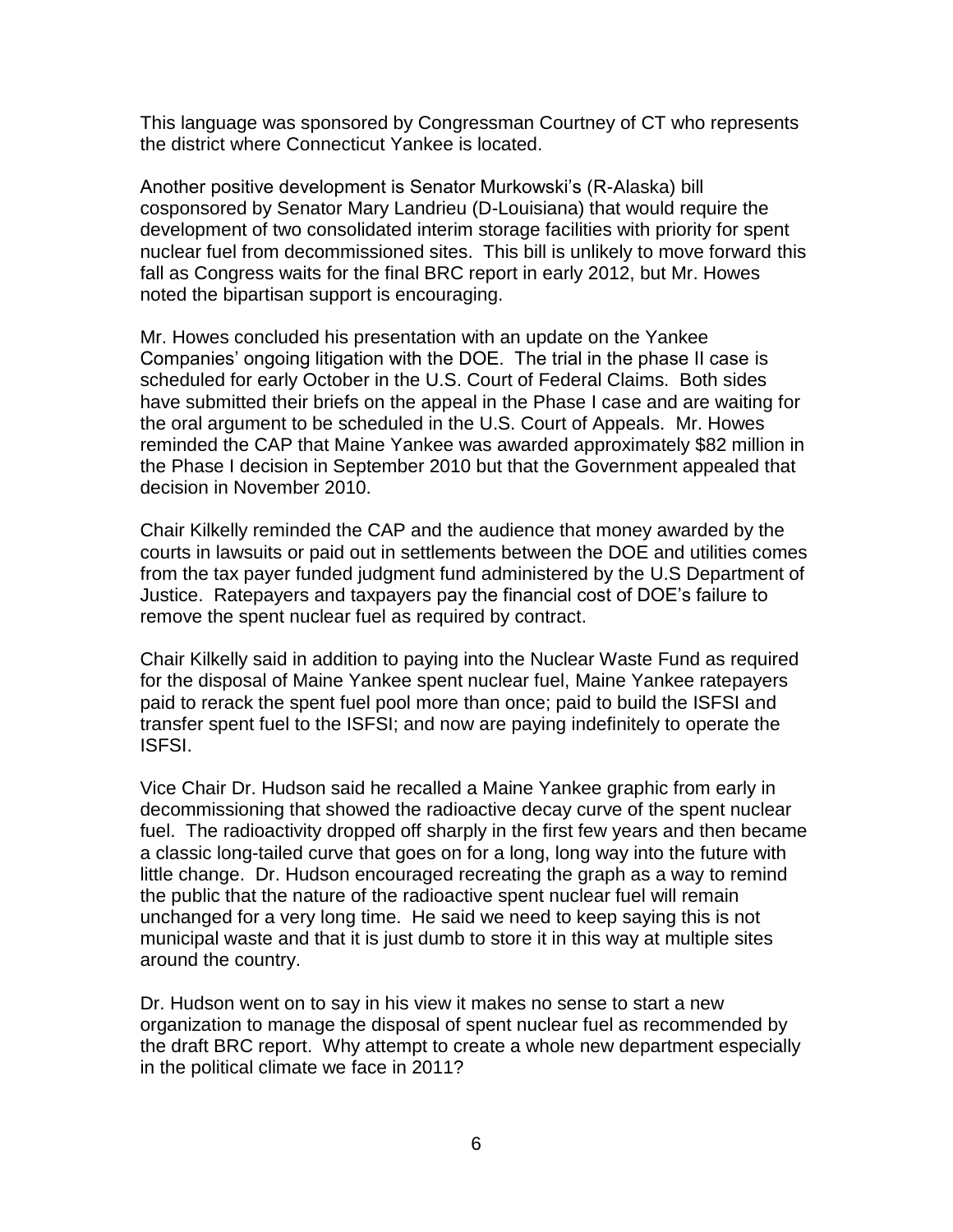Mr. Howes responded it is his understanding the BRC draft is not looking to create a new federal government department but rather a quasi governmental entity similar to the Tennessee Valley Authority with a board of directors and management team.

Mr. Cort Richardson said one of the reasons for suggesting a new organization is because the DOE isn't set up for success. Lack of funding is a major issue.

Mr. Ralph Keyes questioned whether consolidated interim storage could happen here at Maine Yankee, especially with the emphasis on decommissioned reactor fuel being first in line for transfer to consolidated interim storage.

Mr. Wayne Norton said the consent based approach is key to the BRC draft report recommendation on siting whether it is consolidated interim storage or a repository. Mr. Norton said there are communities who may find this attractive, especially if there are financial incentives and associated research and development on closing the nuclear fuel cycle and the effects of long term interim storage of spent nuclear fuel.

Mr. Dan Thompson said it's his observation that governments lose memory over the long term. The BRC did listen to the CAP last summer. We should remind them that we have years of experience with the spent nuclear fuel issue from a community perspective and we would like to help. Change it around from just reviewing the report to helping.

### **October 12 Boston Meeting on BRC Draft Report**

Mr. Cort Richardson, Director of the NEHLRWT Project provided the CAP with information on his organization and the BRC October 12 meeting in Boston that is being co-hosted by the BRC and the Council of State Governments Eastern Regional Conference (COSG-ERC). The NEHLRWT Project is based in Montpelier, VT and is part of the COSG-ERC. Mr. Richardson spoke from slides contained in the CAP package.

Mr. Richardson recommended the BRC draft Report Executive Summary as a good overview of the draft Report for those who may not have time to read all nearly 200 pages of the draft Report.

Mr. Richardson highlighted the Waste Isolation Pilot Project (WIPP) in New Mexico as a success story for high-level radioactive waste disposal the past 12 years. He said WIPP's success is due in large measure to the transport and disposal protocols developed with communities, tribes, and states. Mr. Richardson said it is a good model that needs to carry over to the federal program. He said people are pretty happy with the program and its democratic process.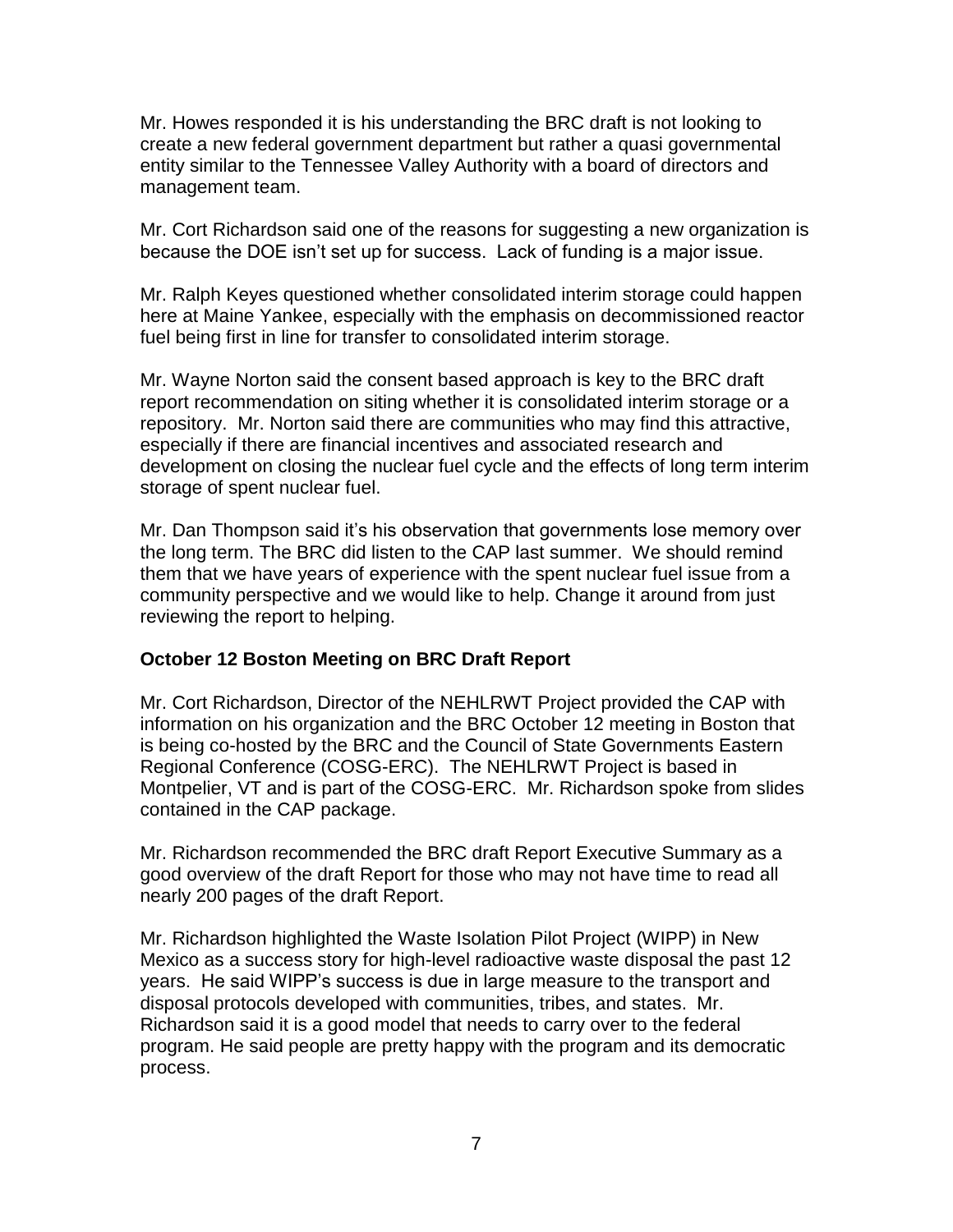Mr. Richardson said the NEHLRWT Project strongly supports the recommendation of the BRC draft report for spent nuclear fuel from shutdown reactors to be first in line for transfer to consolidated interim storage.

He went on to say a sound transportation program is needed and planning for siting and transportation planning need to move forward together. Mr. Richardson said that even if progress is made in the short term when the BRC report is finalized it will still take years before any spent fuel moves. He noted that it took 10 years for the NRC to license the Private Fuel Storage facility in Utah and that project is stalled due to federal and state objections.

Mr. Richardson said there has to be assurance that permanent storage is being developed at the same time as interim storage so communities potentially interested in interim storage do not fear interim will become permanent in their community.

Regarding the October 12 BRC meeting in Boston, Mr. Richardson said the COSG-ERC was approached by the BRC to jointly sponsor the meeting.

Chair Kilkelly asked if Mr. Richardson could talk about the CAP's role at the Boston meeting.

Mr. Richardson said the agenda for the meeting has not been finalized but the morning will likely be panel discussions on topics of interest to the region and certainly decommissioned plant issues will be a subject for panel discussion. The afternoon will consist of breakout sessions with groups considering questions raised in the BRC draft Report and reporting back to the full meeting. There will also be a public comment period.

Mr. Richardson said the CSG-ERC would like to have representatives from groups like the CAP attend the meeting and that he has been working with Bob Capstick, Director Public & Government Affairs for Connecticut Yankee and Yankee Rowe, to identify stakeholders for participation. Mr. Capstick was in the audience at the Maine Yankee CAP meeting.

Mr. Richardson encouraged the CAP to submit comments on the draft report for the October 12 meeting saying BRC Commissioners came here. They will listen to you.

Again expressing concern about the loss of institutional memory, Mr. Thompson asked what the Commission is doing in other regional meetings. Mr. Richardson said the upcoming Denver meeting is the only one so far with a published agenda but that the meetings will focus on issues of importance to each region with a mix of panel discussions, small group breakout sessions, and public comment.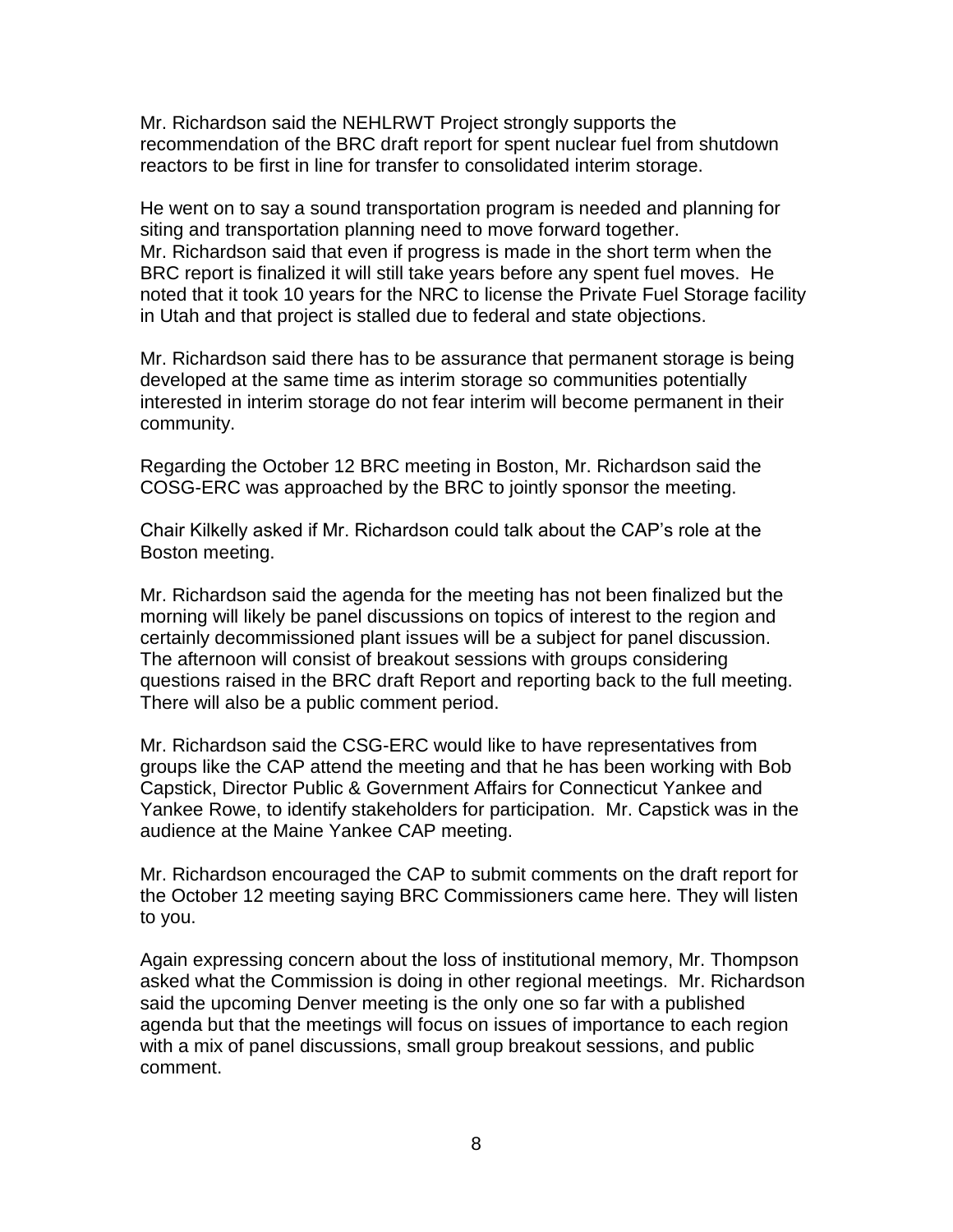### **CAP Discussion of Draft BRC Report**

Chair Kilkelly reminded the CAP and audience that the annual CAP meeting was deliberately planned later in the year than usual to allow for discussion of the draft BRC report. She noted that the BRC draft Report recommendations includes the CAP's central focus that spent nuclear fuel should be removed from decommissioned reactors sites to consolidated interim storage on a priority basis.

Chair Kilkelly suggested that the CAP ought to identify three points to make in response to the BRC draft report, and that the first should be thank you for listening and including our central message to you.

Vice-Chair Dr. Hudson said the CAP ought to endorse the draft report's first Recommended Strategy for "A new, consent-based approach to siting future nuclear waste management facilities." Dr. Hudson said that's where the paralysis is. If a willing host emerged, the rest could fall into place. Dr. Hudson agreed with Mr. Thompson that the CAP has 15 years' experience. How can we help? We want to help you with the implementation.

Mr. Thompson added that he has experience with WIPP and knows how the WIPP impasse was broken and why WIPP is successful. The CAP has the community based experience to be helpful.

Mr. Norton said when the BRC report is submitted to the Secretary of Energy in January 2012, their job is done. We need to be thinking about what we can do to keep the momentum after the BRC Report is final. How do we ensure the momentum isn't lost?

Dr. Hudson suggested the CAP should ask the BRC to prioritize their recommendations.

Chair Kilkelly suggested that the CAP should offer support for the BRC's recommended "near-term actions" in the areas of finance, storage, and transportation found on page 133 of the draft Report.

General Curtis suggested that the CAP urge the BRC to recommend federal sites for the storage of spent nuclear since the federal government has nuclear storage capabilities.

Mr. Howes responded that the BRC stated in the draft report Executive Summary that they will not be recommending storage or disposal sites as part of their report and that General Curtis's recommendation may be something to consider as part of the implementation phase after the final report is issued.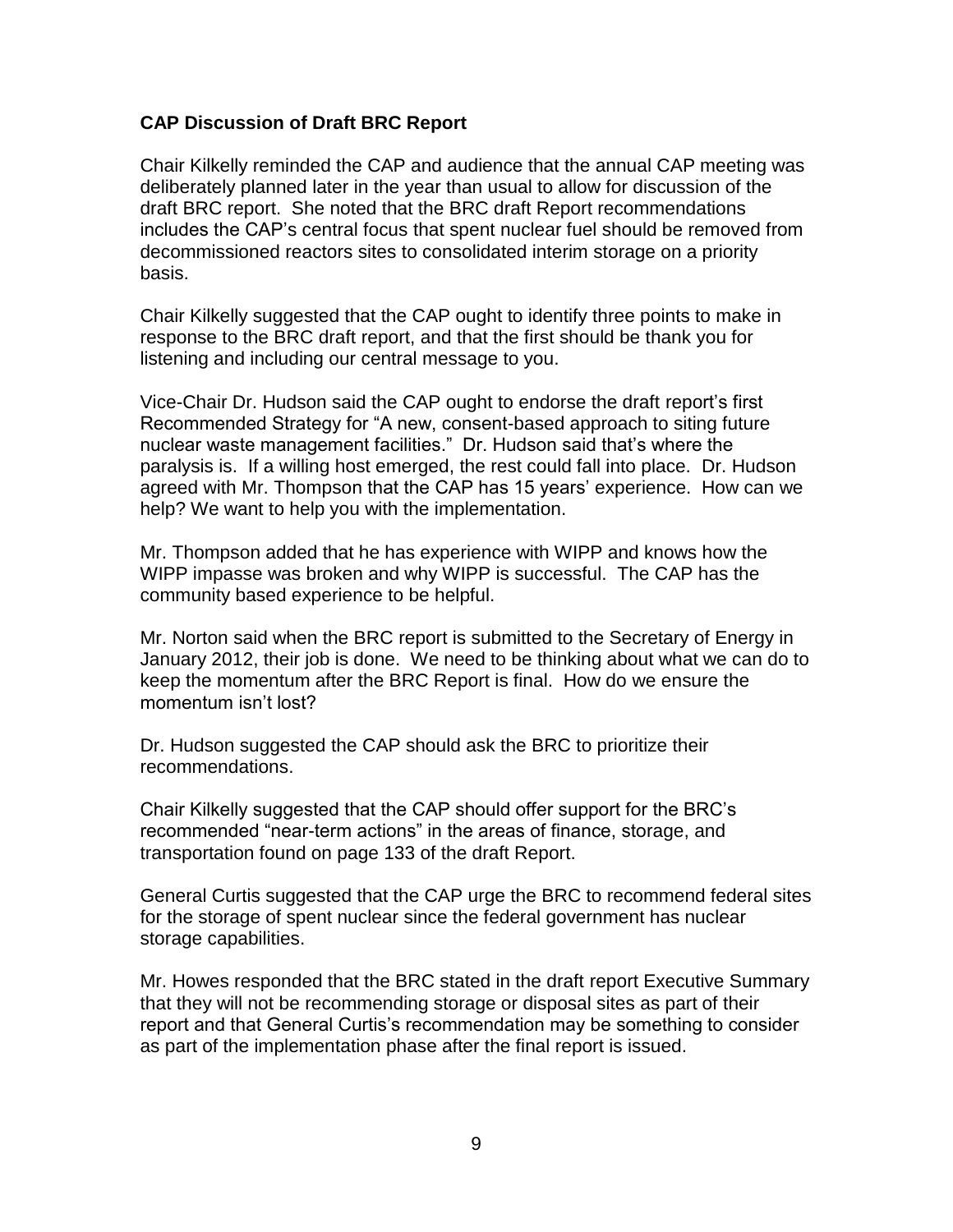John Arnold, Yankee Company staff, took notes on a flip chart during the CAP discussion of how the CAP will respond to the BRC draft report. Below is a transcript of what John wrote on the flip charts with the summary of points the CAP agreed to make October 12 listed first. Eric Howes will draft the CAP response for review based on the information below:

- **1. Thank the BRC for including the CAP's central point that decommissioned reactor fuel should be moved on a priority basis to centralized interim storage.**
- **2. Endorse the BRC's consent-based siting recommendation.**
- **3. Support BRC's near-term actions in finance, storage, and transportation.**

## **Supporting Points to include in comments or discussion October 12**

- Our experience is available to support conclusions.
- CAP is a community based, non-technical model for communication.
- We want to help with implementation.
- The action plan is not clear.
- We want to support the implementation process, not just the plan.
- Ask BRC to prioritize its recommendations at the October 12 meeting.
- The federal government has nuclear storage capabilities that should be considered.
- Siting is key to resolving the spent nuclear fuel issue.
- Near-term could be fairly long-term meaning years.

### **Public Comment**

Chair Marge Kilkelly thanked the congressional staff representatives and selectmen for attending the CAP meeting and listening to the discussion.

Westport First Selectman George Richardson said Maine Yankee has had a law suit since 1998. The issue is likely to go on for years. This is a very difficult task.

Chair Kilkelly said we are the burr under the saddle.

Vice Chair Dr. Hudson said he has had a number of people say leave it where it is forever. Dr. Hudson disagrees with that approach and said it makes no sense to leave spent fuel stranded at six decommissioned reactor sites when these sites could be closed out and reused.

Mr. Norton said it's not a six unit problem. It's a hundred unit problem. Every operating plant will someday shutdown and be in the same position as the Yankee sites. Mr. Norton said he's pleased that people in the industry are beginning to appreciate that fact.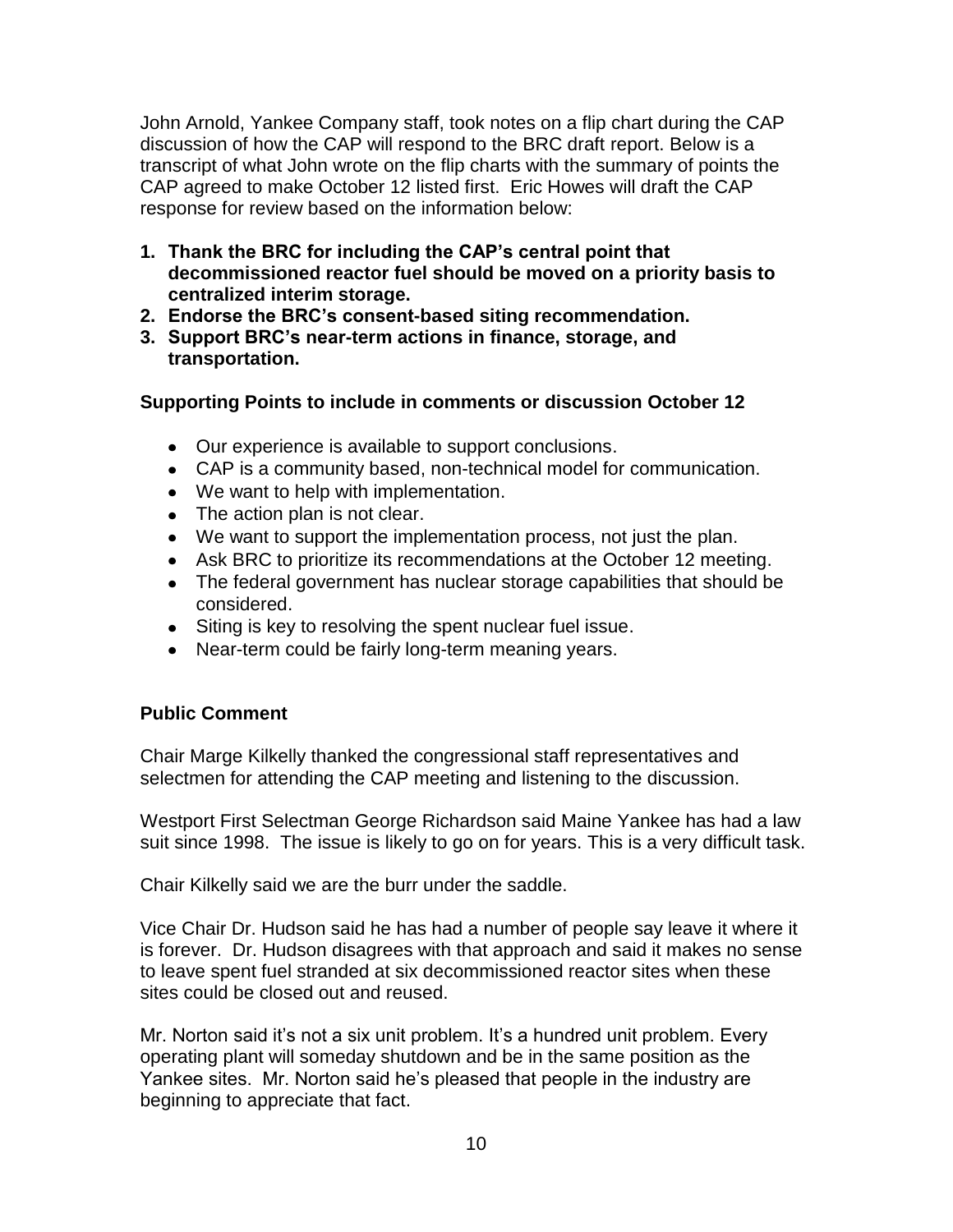Mr. Cort Richardson said if we contemplate on site storage for 300 years it is here forever. That's older than our country. We'd better get moving on this while institutions with an understanding of the issue are here.

Chair Kilkelly said it may take a long time but any motion forward is progress even if it's incremental.

Mr. Jarrett asked if there is an effort to reprocess the spent nuclear fuel like they do in Europe and Japan. Here we are standing still on trying to move it. Every 3- 4 years we start over with this issue when there is a change of Administration.

Mr. Norton responded that the Commission looked at reprocessing and chose to focus mainly on storage, transportation, and disposal while leaving reprocessing research and development to the DOE. New commercially viable reprocessing technology may be decades away. That said, consolidated interim storage makes sense from a long term management perspective in part because a consolidated facility could serve as a research and development site for a host of issues including reprocessing and the effects of long term storage.

Wiscasset Selectman Ed Polewarczyk asked is there any hazard to me living a half mile away from the ISFSI? Mr. Connell said no there is not.

Mr. Polewarczyk said there would be an impact on every taxpayer in Wiscasset if the facility weren't there. It comprises 5-10 percent of the town's tax base. Mr. Polewarczyk reminded the CAP Bailey Point is a valuable piece of land that Wiscasset has an interest in once the spent nuclear fuel is removed. He also said he hopes the spent nuclear fuel is eventually reprocessed for the usable uranium since nuclear power is one of the cleanest, most efficient forms of energy.

Vice Chair Dr. Hudson said it will be a very long process to get all the fuel off the site. It will take years to transition to another use.

Chair Kilkelly said the whole issue of consent is critical. We have seen in Nevada the county and communities near Yucca Mountain support the project, but the major population base in Las Vegas and the State of Nevada do not.

Mr. Norton noted that another big challenge is infrastructure. We have infrastructure issues such as bridges we haven't begun to address in order to move thousand ton packages over the rails.

Mr. Cort Richardson agreed saying the rolling stock isn't built yet or configured to work in the real world.